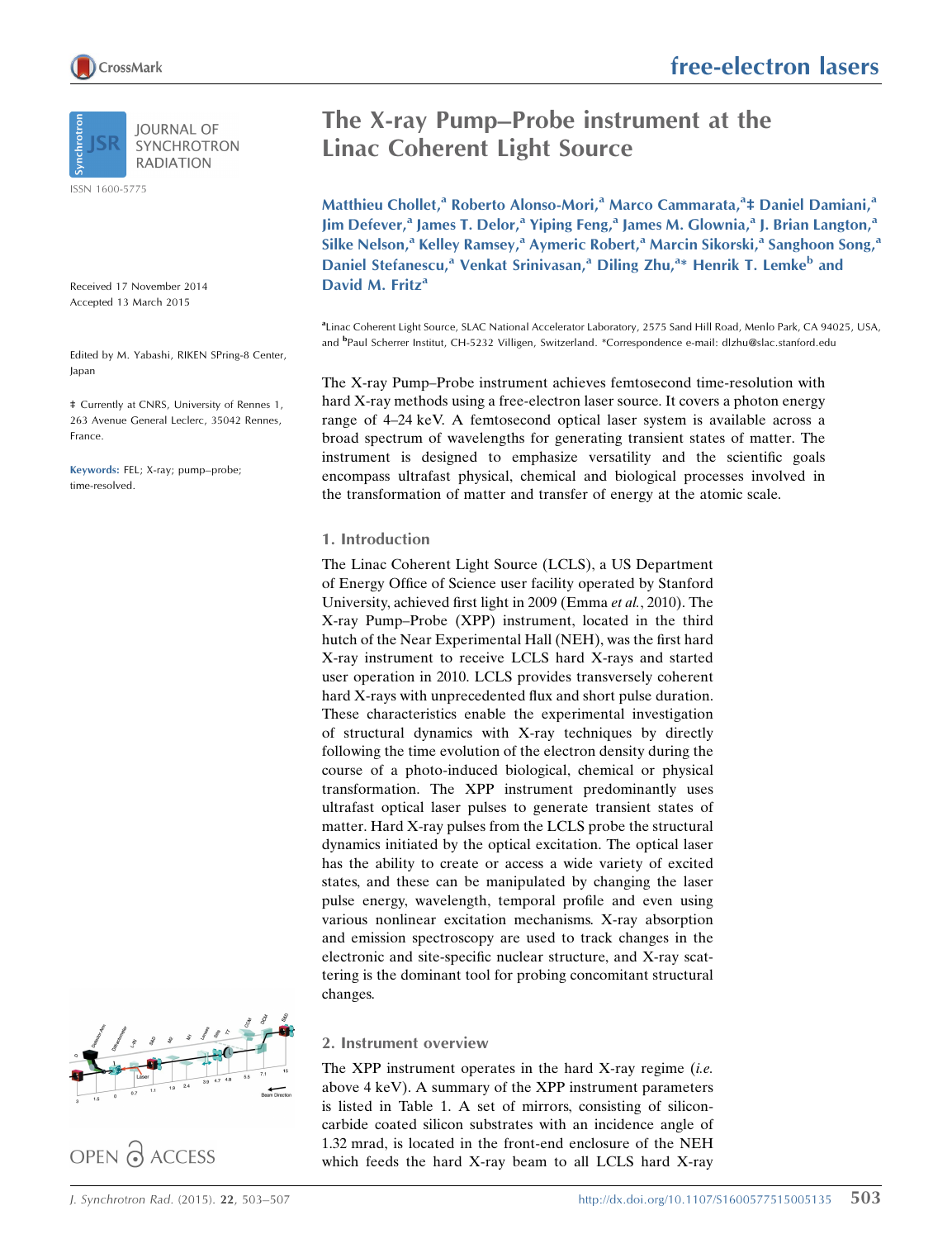# free-electron lasers

Table 1

X-ray parameters and capabilities of the XPP instrument.

| Instrument name                                  | <b>XPP</b>                                                         |
|--------------------------------------------------|--------------------------------------------------------------------|
| Mirrors, incidence angle                         | $2 \times$ SiC on Si, 1.32 mrad                                    |
| Monochromaticity $(\Delta E/E)^{+}$              | $1 \times 10^{-3}$ (SASE), $2 \times 10^{-4}$ (seeding)            |
| Energy range (keV)                               | 4 to 11 (fundamental)                                              |
| Unfocused beam size $(\mu m)$                    | 500 at 8.3 keV                                                     |
| Focused beam size $(\mu m)$                      | $2 - 500$                                                          |
| Focusing capability                              | Be lenses, 1D and 2D focusing                                      |
| Flux (photons pulse <sup><math>-1</math></sup> ) | $1 \times 10^{12}$ (fundamental‡)                                  |
| Pulse length (fs)                                | $5 - 200$                                                          |
| Repetition rate                                  | 120, 60, 30, 10, 5, 1, on demand                                   |
| Optical laser pulse energy (mJ)                  | $20(800 \text{ nm})$ , $4-5(400 \text{ nm})$ , $1(266 \text{ nm})$ |
| Optical laser pulse width (fs)                   | $10 - 150$                                                         |
| Standard detectors                               | CSPAD, CSPAD-140K, ePix, Rayonix,                                  |
|                                                  | ORCA, PIPS diodes                                                  |
| Sample environment                               | Huber three-circle goniometer, kappa                               |
|                                                  | diffractometer, general purpose vacuum                             |
|                                                  | chamber, liquid jet, He enclosure,                                 |
|                                                  | Oxford $LN_2$ cryojet down to 100 K                                |

† Typical single-shot value. ‡ Excluding beamline and instrument transmission.

hutches. These mirrors also serve to define the maximum photon energy that can be delivered to the LCLS hard X-ray hutches to 25 keV. The fundamental photon energy covers the 4–11 keV range; higher photon energies can be reached by using the third harmonic.

The most upstream components of the XPP instrument are located in hutch 2 and consist of slits and diagnostics located 15 m upstream of the sample as indicated in Fig. 1. The X-ray beam enters hutch 3, the XPP hutch, just before the doublecrystal monochromator, indicated in Fig. 1 by DCM. We now further describe the specifications of the key components of the XPP instrument.

Monochromators. The XPP instrument has two distinct configurations. It can operate in the LCLS main line and can therefore take full advantage of the first-harmonic capabilities of the LCLS (SASE, seeding, two-color, etc.) (Amann et al.,



#### Figure 1

Overview of the XPP instrument layout. Distances are indicated in meters from the center of the diffractometer. S&D are slits and non-destructive intensity diagnostics, DCM is a large-offset double-crystal monochromator, CCM is a channel-cut monochromator, TT is a timetool measuring the arrival time of the optical laser in reference to the X-rays, M1 and M2 are silicon mirrors that can be used to deflect the beam in the vertical direction and can also provide harmonic rejection, L-IN is the laser in-coupling for the optical laser, D is a diagnostic. Components located downstream of the dashed line can be translated into the main LCLS line and allow the XPP instrument to take advantage of the full power and properties of the fundamental. The gray line is the LCLS main line, whereas the black one is offset 600 mm horizontally by the DCM. The sample at the XPP instrument is located approximately 200 m downstream of the undulators.

2012; Lutman et al., 2014). To operate in this configuration, all components located downstream of the dashed line in Fig. 1 are translated into the LCLS main line (indicated by the gray line in Fig. 1). In that configuration a  $Si(111)$  channel-cut monochromator (CCM), operating in vertical scattering geometry (Narayanan et al., 2008), allows a narrower bandwidth  $(\Delta E/E = 1.4 \times 10^{-4})$  to be delivered to experiments that require broad and intensive scans of the incident photon energy.

For experiments that require a monochromatic beam, but do not intend to scan the incident energy significantly, a custom-built (JJ X-ray, Denmark) large-offset DCM (Zhu et al., 2014) is used. In that configuration, all components located downstream of the dashed line are translated 600 mm horizontally as displayed in Fig. 1. The DCM can either operate with  $Si(111)$  or  $C*(111)$  crystals. When operating with the latter, it not only provides a better energy resolution ( $\Delta E/E =$  $5.3 \times 10^{-5}$ ) but most importantly allows for multiplexing with another instrument located downstream in the Far Experimental Hall (Feng et al., 2013; Zhu et al., 2014, 2015). When operating with the Si(111), only XPP can use the LCLS beam when the crystal is in place. Fortunately, the beam can be rapidly provided to any of the FEH instruments by translating the first silicon DCM crystal from the beam path.

X-ray focusing lenses. The unfocused beam at XPP is typically  $0.5$  mm  $\times$   $0.5$  mm in size. Beryllium compound refractive lenses can focus the beam (Snigirev et al., 1996) and thereby provide beam size control in one or two dimensions. The lenses are located 3.85 m upstream of the sample and can be adjusted  $\pm 150$  mm longitudinally. The minimum spot size was measured to be slightly below  $2 \mu m$  (as a result of the finite SASE bandwidth and optics imperfections). An asymmetric focusing option allows a line focus to be produced in the sample plane for applications such as grazing-incidence experiments or elongated samples.

> Pulse picker. A fast shutter is available for selecting single X-ray pulses from the LCLS pulse train on demand, as well as for reducing the repetition rate. It consists of a rotating channel whose angle is swung back and forth by a stepper motor to create a brief opening time. It can be used to create arbitrary pulse train time patterns provided that the pulse train structure has an average rate of equal to or less than 10 Hz.

> Mirrors. Two silicon mirrors located 1.9 and 2.4 m upstream of the sample allow the beam to be delivered with a vertical grazing angle (as, for example, required for liquid surfaces). They can also offer the interesting option to reduce the third-harmonic content of the LCLS beam by operating them above the critical angle for these energies.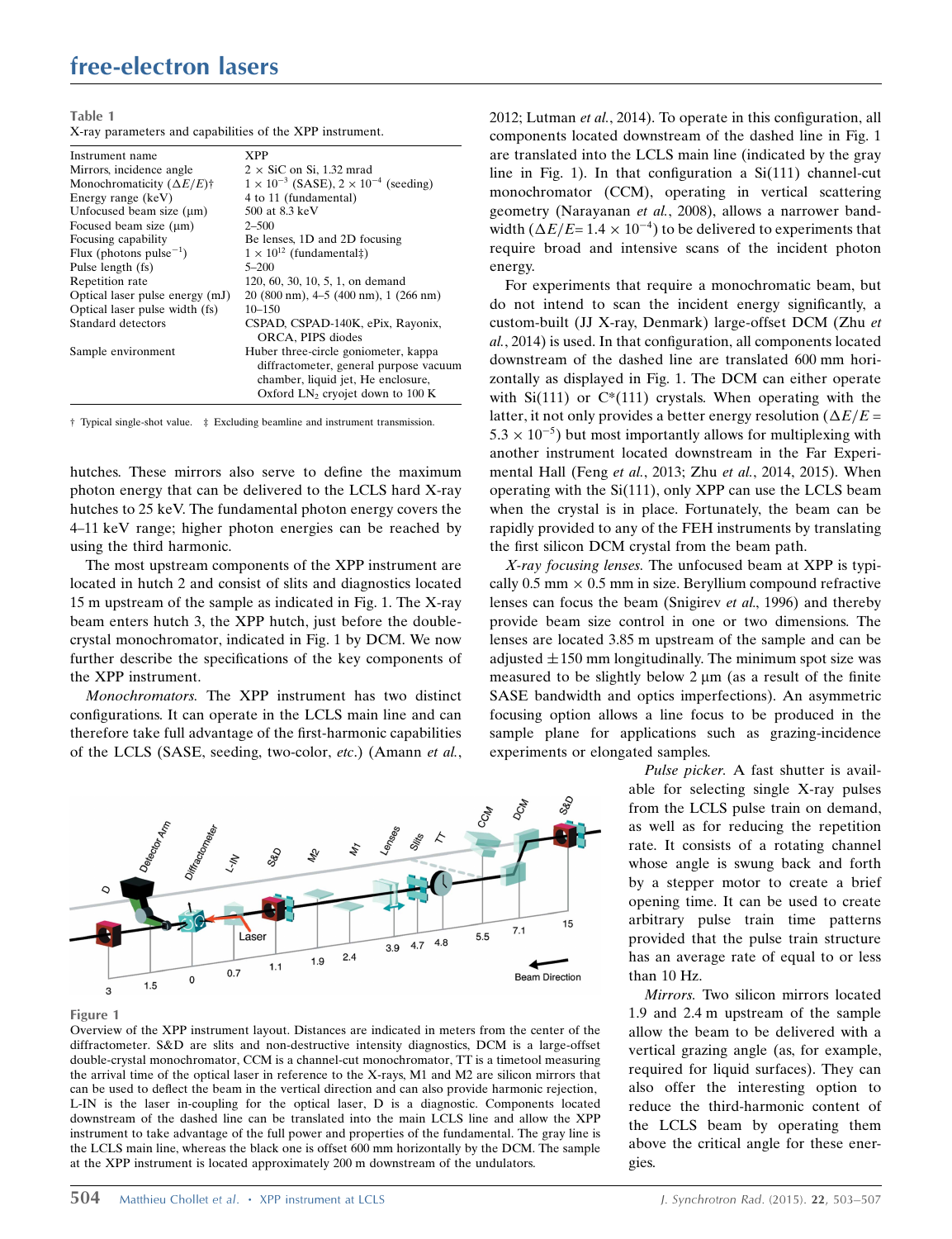Diffractometer. A custom-built (Huber, Germany) diffractometer provides various degrees of freedom together with high load capacity, thus allowing the precise orientation of samples or sample environments such as vacuum chambers, gas/liquid injectors, etc. A kappa diffractometer module is also available. The detector positioning is provided by a robotic arm (Stäubli, Switzerland). It provides a sample–detector distance of up to 1.5 m and can either operate in cartesian or spherical coordinates once the origin is defined *(i.e.* sample).

Optical laser system. Core laser systems at the LCLS consist of an ultrashort-pulse Ti:sapphire oscillator synchronized to the FEL seeding a commercially available chirped pulse amplifier producing 4 mJ at 40 fs. An additional home-built four-pass amplifier can boost the pulse energy to over 30 mJ to most of the experimental hutches. Wavelength conversion inside the experimental hutches can cover a broad spectral range from 200 nm to 150  $\mu$ m. A more in-depth description of the optical laser capabilities at LCLS is given by Minitti et al. (2015).

Timing diagnostics. Typical phase locking between the accelerator and the laser system only hold the temporal jitter between the two sources to about 200 fs full width at halfmaximum (FWHM). In order to take full advantage of the short pulses and reach pulse-length-limited time resolution, diagnostics that measure the relative arrival time between laser and X-ray pulses have been developed. After demonstrating both a spatial and spectral approach for such a diagnostics for hard X-rays at XPP (Harmand et al., 2013), the spectral method was implemented into a standard beamline diagnostics (Bionta et al., 2011; Lemke et al., 2013). It is based on the X-ray induced change in refractive index of a thin target probed by a chirped broadband white-light continuum pulse derived from the optical laser. The X-ray induced change of optical light transmission can be resolved in an optical spectrometer for each pulse. Target materials used are typically either silicon nitride  $(Si<sub>3</sub>N<sub>4</sub>)$  or Ce:YAG crystals of different thicknesses, to accommodate for different beam conditions.

Additional diagnostics. The self-amplified spontaneous emission (SASE) process induces pulse-to-pulse fluctuations of the beam properties, such as pulse energy, duration, spatial profile, wavefront, temporal profile and spectral content. In situ pulse property monitoring is thus crucial for data interpretation. Multiple intensity–position monitors (Feng et al., 2011) are installed at various locations along the instrument for pulse-to-pulse intensity normalization. The spatial profile of the LCLS beam can be also measured at various locations along the XPP instrument using scintillating screens with high-resolution camera-lens combinations.

Spectrometers. The spectral intensity profile can be measured on every shot by means of a thin (bent) crystal transmissive spectrometer (Zhu et al., 2013). This device has an energy range that covers the full X-ray FEL spectrum and sufficient resolution to resolve individual SASE spikes. A multi-crystal wavelength-dispersive X-ray emission spectrometer based on the von Hamos geometry and a monochromatic analyser crystal based on the Rowland geometry

are also available for photon-in photon-out spectroscopic measurements (Alonso-Mori et al., 2012).

Detectors. Several X-ray detectors are available and integrated with the XPP data acquisition system: the 1 Mpixel CSPAD, the 140 kpixel CSPAD-140k (Herrmann et al., 2013), a Rayonix MX170-HS detector, and the ePix series detector under development (Dragone et al., 2014). For more information about the LCLS detectors see Blaj et al. (2015).

# 3. Highlights

The XPP instrument has been used in a wide range of scientific investigations ranging from materials science, chemistry, nonlinear optics and protein crystallography. The following examples illustrate some capabilities of the instrument.

### 3.1. Femtosecond diffraction

Femtosecond diffraction has been envisioned as one of the primary measurement techniques at the XPP instrument to elucidate complex interactions and correlations in materials via the study of transient atomic scale structural dynamics generated by ultrafast excitations. For example, Beaud et al. (2014) observed the ultrafast melting of the charge and orbitally ordered phase in an epitaxically grown perovskite manganite film  $[Pr_{0.5}Ca_{0.5}MnO_3$  (PCMO)]. The film was pumped with a 55 fs, 800 nm optical pulse focused down to 230  $\mu$ m  $\times$  230  $\mu$ m. By taking advantage of the intense and short X-ray pulses, different superlattice reflections, each sensitive to different components of the phase transition, were measured.

Reflections  $(0 \, k/2 \, 0)$  are sensitive to the orbital order and Jahn–Teller distortion, while  $(0 \; k \; 0)$  reflections are more sensitive to the charge order. Reflections  $(h \, k/2 \, l)$  give information about the overall structural distortion. Fig. 2 shows the observed time-resolved signal for different superlattice reflections at a pump fluence of 2.7 mJ cm<sup> $-2$ </sup>. The observed





Time-resolved normalized diffracted X-ray intensity for three superlattice reflections. The  $(-2 \frac{1}{2} 0)$  reflection is measured off resonance at 6.53 keV. The  $(0 -5/2)$  0) reflection is measured near resonance at 6.553 keV, and the  $(0 -3 0)$  reflection is measured on resonance at 6.555 keV. [Reprinted by permission from Macmillan Publishers Ltd: Beaudet al. (2014). Nat. Mater. 13, 923–927, copyright (2014).]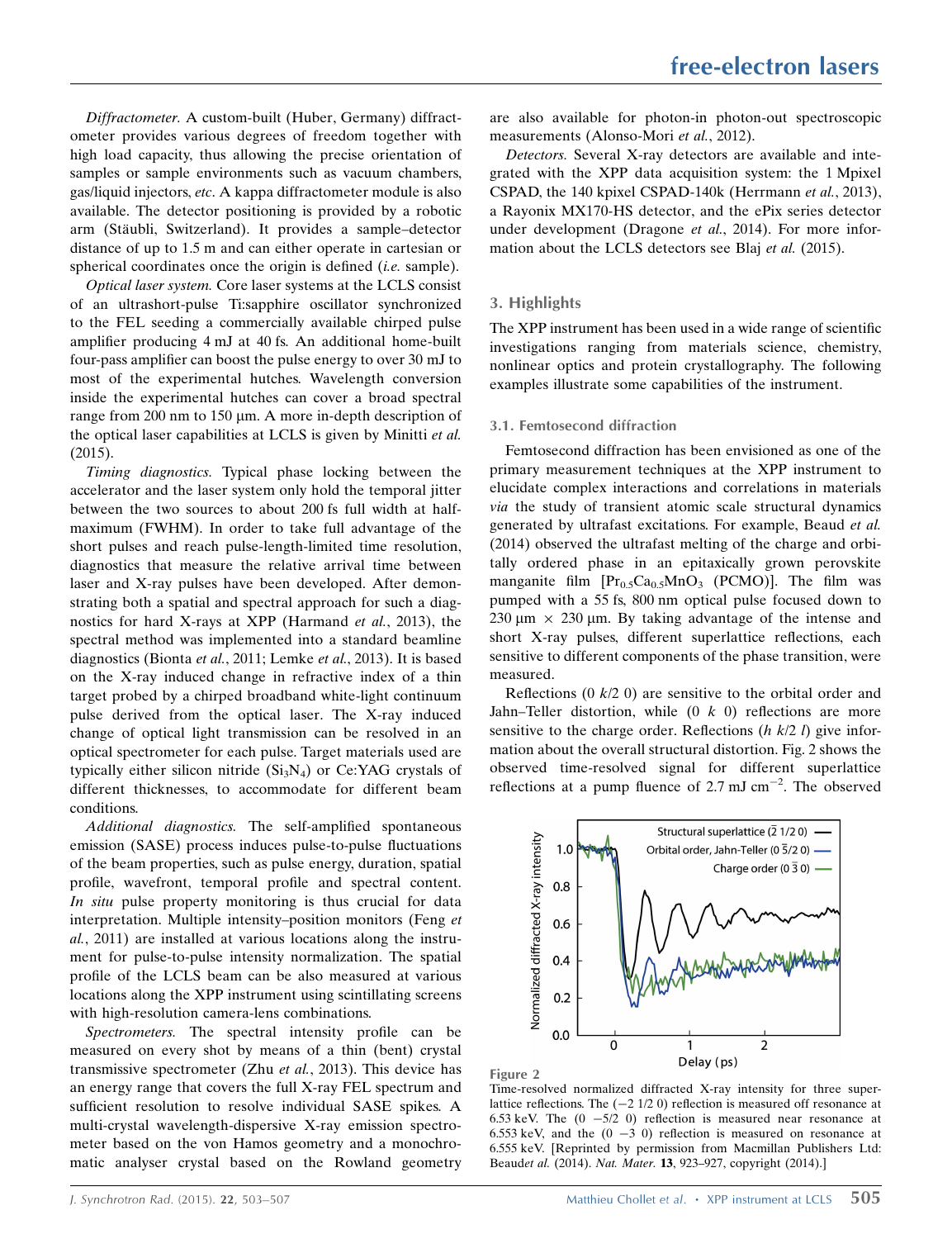dynamics are dominated by a 2.45 THz oscillation which is characteristic of a coherent optical phonon mode in those type of materials when excited with short optical pulses (Matsuzaki et al., 2009).

In another experiment using femtosecond diffraction, Först et al. (2013) and Mankowsky et al. (2014) demonstrated the potential of using photoexcitation to drive phase transitions in strongly correlated material systems. More generally, the ability to measure lattice dynamics with femtosecond X-rays opens the way towards better understanding and control of ultrafast phase transitions.

#### 3.2. Femtochemistry

Femtochemistry of molecular sample systems in solution is another field of research present at the XPP instrument. The ultrafast timescales accessible at LCLS allow for the first time to investigate chemical processes like charge transfer, bond cleavage and molecular vibrations in a solvated environment. These processes are highly relevant for applied chemical or biological processes. A large interest is devoted to molecular photocatalysts due to their potential for charge separation, which can technically be exploited for energy conversion from optical light. In that context, dissolved iron(II) tris( $2,2'$ bipyridine) ( $[Fe^{II}(bpy)_{3}]^{2+}$ ) has been studied intensively at XPP, as a model system for abundant transition metal complexes. Here, an optically excited metal-to-ligand charge transfer (MLCT) state is depleted within less than 200 fs to a high-spin (HS) state, which has been previously extensively studied by optical and X-ray methods (Chergui, 2013; Canton et al., 2014; Gawelda et al., 2007; Bressler et al., 2009).

Optically induced local structural changes around the Fe center of the molecule were studied through changes in the Fe K-edge X-ray absorption near-edge structure (XANES) (Lemke *et al.*, 2013). An aqueous  $[Fe^{II}(bpy)_3]^{2+}$  solution in a liquid sheet jet was excited to the MLCT state and the transition cascade into the HS state consequently probed by changes to the absorption cross section of monochromatic X-rays. The intense FEL pulses allowed the entire transient XANES spectra to be scanned in minutes with sufficient statistics to resolve the transient changes. The observed pump–probe difference spectra confirmed picosecond results from the HS state recorded at a synchrotron source (Gawelda et al., 2007), while at short time delays a hint of a different spectral component, potentially the MLCT state, was observed. The ultrafast rise of the HS state XANES signals could for the first time be characterized (Fig. 3a). More detailed information about the transient electronic transitions in  $[Fe^{II}(bpy)_{3}]^{2+}$  were obtained by X-ray emission spectroscopy (Zhang et al., 2014).

Fluorescence lines from occupied electron levels to core holes created by the X-rays contain information about the chemically active electron configurations. In iron, the  $K\beta_{1,3}$ emission line reflects changes of the Fe 3d electron spin state through interaction of 3d and 3p electrons (Glatzel & Bergmann, 2005) while it remains less sensitive to changes of the chemical configuration (Lee et al., 2010). Transient combina-





Spectroscopic pump–probe results from the photoexcited spin transition of  $[Fe^{II}(bpy)_3]^2$ <sup>+</sup> in solution. After excitation into the MLCT state, transition into the HS  ${}^{5}T_2$  state [inset (c)] causes an increase of the Fe-toligand distance [inset  $(a)$ ]. This structural change is tracked by the XANES trace at 7125 eV  $[(a)$ , black symbols, vertically offset by 0.5]. The structural HS rise has been fitted by an exponential rise of  $162 \pm 6$  fs (Lemke et al., 2013). (b) Time-dependent  $K\beta$  emission difference spectra. The transient traces at 7061 eV and 7054 eV have been extracted  $(a)$ green diamond symbols and (c) black symbols, respectively]. The data have been overlaid with results from global fits including (blue lines) and excluding (green dashed lines) population of and intermediate <sup>3</sup>T triplet state (Zhang et al., 2014). [Reprinted by permission from Macmillan Publishers Ltd: Zhang et al. (2014). Nature (London), 509, 345–348, copyright (2014).]

tions of spin state can therefore be interpreted through ground-state reference spectra. Reference samples with similar coordination bonding were chosen in order to account for the remaining covalent content in the  $K\beta_{1,3}$  spectra. An energy-dispersive von Hamos spectrometer populated with four cylindrically bent Ge(620) crystal analyzers (Alonso-Mori *et al.*, 2012) was used to measure the entire  $K\beta_{1,3}$  line with a CSPAD-140K area detector. The changes in the emission lines were recorded and sorted as a function of pump– probe time delay (Fig. 3b). Analysis using reference spectra revealed experimental proof for population of a <sup>3</sup>T triplet state as intermediate state between MLCT and HS state (Fig. 3c), which had previously been debated on the basis of ultrafast XANES measurements (Bressler et al., 2009).

### 4. Conclusion

The XPP instrument is a versatile tool for performing pump– probe experiments in the hard X-ray regime. The combination